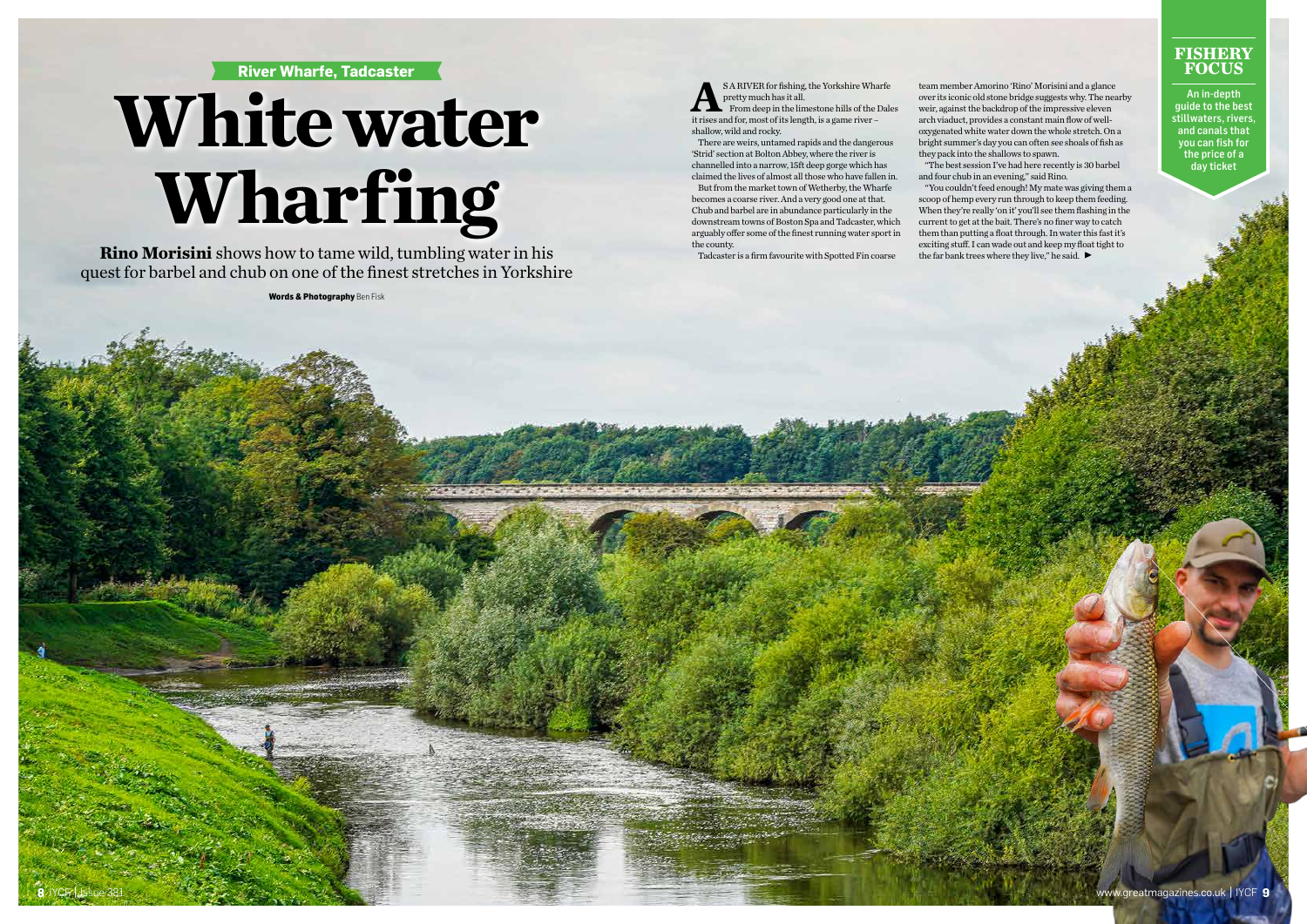#### **Luring them out**

A pair of waders is essential to fish a float in a swim like this and Rino had fixed a bankstick in the middle of the river on which to hang his bait bucket and landing net.

The main flow is diverted to the far side here so it's no surprise that most fish are likely to be holed up underneath those overhanging bushes.

"The river has come up 6in in the last few days so it's really flying through now. If I wade any further out it's a struggle to keep balanced – the cameraman has tried it and is struggling! The last thing I'm going to do is to actually fish. No, it's far better to stand here and just feed, feed and feed some more. I want to attract the barbel from underneath their lairs and get them confident on the bait. It might take a while, but they will usually come out and have a munch," smiled Rino.

His feed choice was Spotted Fin Natural hemp, a very large grain of particle which sinks quickly in the fast current and it can even be straight hooked. To this he adds a

bit of sweetcorn and occasionally a few cubes of meat. With the swim primed after half an hour of regular feeding, it was time to introduce a hookbait, which to begin with was three maggots on a thick gauge size 16 hook.

Rino was obviously well practised in this type of underarm cast as his rig plopped deftly next to the branch at the top of the run before it was mended and on its way along the tree line. Small chub were first on the bait but in this flow each one felt three times its actual size!

After several runs down a nice grayling added variety, its trademark jagged scrap again fooling the angler into thinking he had hooked something much larger.

> 5lb mono **HOOK**

#### **Barbel wars**

The smaller fish are the reason Rino prefers to hold off from feeding loose maggots and casters plus, in his book, "the barbel in this river just love hemp". So, were the famed Wharfe whiskers prepared to play today? We didn't have to wait much longer for an answer.

The bright domed top of Rino's stick float was once again flying through the swim towards the last couple of metres of treeline, which he knew from past experience of the peg was the hotspot for a bite.

In such a current there was never anything subtle about the bites – the float was either bobbing along or it simply wasn't there, and this case was no exception. An inch or so further and it would have been tangling with a few precarious trailing branches, but as it passed them it disappeared in a split second.

Up went Rino's powerful float rod to meet a considerable force which responded on the other end – this was no chub. Immediately, he swept the rod low down to his right to counter a powerful fish doing its best to get under the far bank trees. Fourteen feet of Daiwa carbon took on quite an angle.

"Here we go," he grimaced. "Barbel." What ensued was a real tug of war but Rino's 8lb line was holding and after a few minutes he had succeeded



**RIGHT TOP:** Chub are also likely to put in an appearance while you're fishing for barbel

**BOTTOM RIGHT:** Wading out enables Rino to present his bait in the main flow along overhanging bushes on the far bank

#### **RIGHT SECOND DOWN:**

Hemp sinks quickly and is excellent at drawing out the barbel





ROD Daiwa Powermesh Specialist Float 14ft

REEL

Shimano Aero 4000Ci4

MAINLINE

**HOOKLENGTH** 

Preston Float Max 8lb

Drennan Super Spade size 16







## **RINO'S TACKLE**

"With the swim primed after half an hour of regular feeding, it was time to

introduce a hookbait – three maggots on a thick gauge size 16 hook"

> **TURN TO PAGE 80**

TO DISCOVER FIVE BRILLIANT SUB-£80 BARBEL RODS